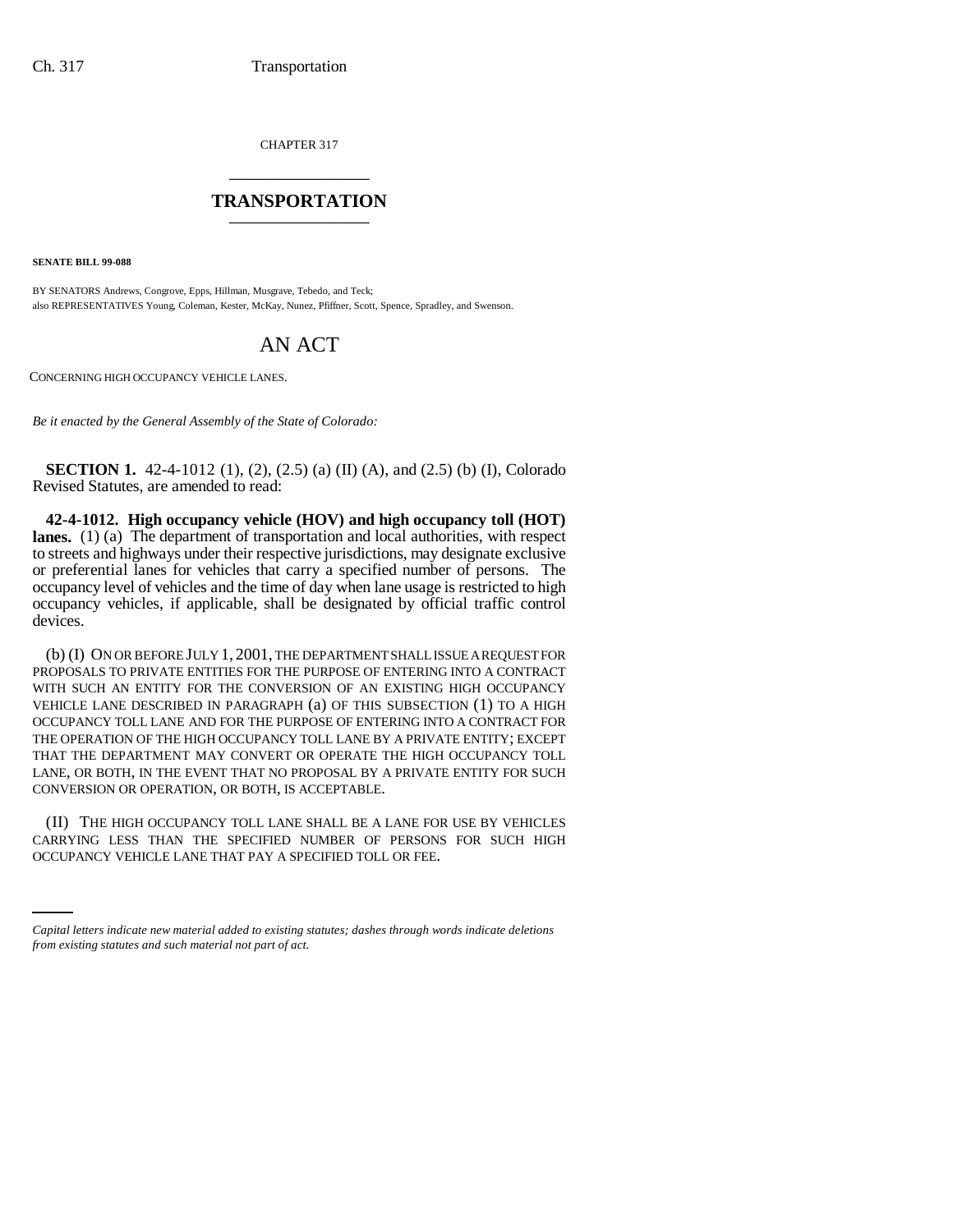(III) ANY CONTRACT ENTERED INTO BETWEEN THE DEPARTMENT AND A PRIVATE ENTITY PURSUANT TO SUBPARAGRAPH (I) OF THIS PARAGRAPH (b) SHALL:

(A) AUTHORIZE THE PRIVATE ENTITY TO IMPOSE TOLLS FOR USE OF THE HIGH OCCUPANCY TOLL LANE;

(B) REQUIRE THAT OVER THE TERM OF SUCH CONTRACT ONLY TOLL REVENUES BE APPLIED TO PAYMENT OF THE PRIVATE ENTITY'S CAPITAL OUTLAY COSTS FOR THE PROJECT, THE COSTS ASSOCIATED WITH OPERATIONS, TOLL COLLECTION, ADMINISTRATION OF THE HIGH OCCUPANCY TOLL LANE, IF ANY, AND A REASONABLE RETURN ON INVESTMENT TO THE PRIVATE ENTITY, AS EVIDENCED BY AND CONSISTENT WITH THE RETURNS ON INVESTMENT TO PRIVATE ENTITIES ON SIMILAR PUBLIC AND PRIVATE PROJECTS;

(C) REQUIRE THAT ANY EXCESS TOLL REVENUE EITHER BE APPLIED TO ANY INDEBTEDNESS INCURRED BY THE PRIVATE ENTITY WITH RESPECT TO THE PROJECT OR BE PAID INTO THE STATE HIGHWAY FUND CREATED PURSUANT TO SECTION 43-1-219, C.R.S., FOR EXCLUSIVE USE IN THE CORRIDOR WHERE THE HIGH OCCUPANCY TOLL LANE IS LOCATED INCLUDING FOR MAINTENANCE AND ENFORCEMENT PURPOSES IN THE HIGH OCCUPANCY TOLL LANE AND FOR OTHER TRAFFIC CONGESTION RELIEVING OPTIONS INCLUDING TRANSIT. SUCH CONTRACT SHALL DEFINE OR PROVIDE A METHOD FOR CALCULATING EXCESS TOLL REVENUES AND SHALL SPECIFY THE AMOUNT OF INDEBTEDNESS THAT THE PRIVATE ENTITY MAY INCUR AND APPLY EXCESS TOLL REVENUES TO BEFORE SUCH REVENUES MUST BE PAID INTO THE STATE HIGHWAY FUND. IT IS NOT THE INTENT OF THE GENERAL ASSEMBLY THAT THE CONVERSION OF A HIGH OCCUPANCY VEHICLE LANE TO A HIGH OCCUPANCY TOLL LANE SHALL DETRACT IN ANY WAY FROM THE POSSIBLE PROVISION OF MASS TRANSIT OPTIONS BY THE REGIONAL TRANSPORTATION DISTRICT OR ANY OTHER AGENCY IN THE CORRIDOR WHERE THE HIGH OCCUPANCY TOLL LANE IS LOCATED.

(IV) THE DEPARTMENT SHALL STRUCTURE A VARIABLE TOLL OR FEE TO ENSURE A LEVEL OF SERVICE C AND UNRESTRICTED ACCESS TO THE LANES AT ALL TIMES BY ELIGIBLE VEHICLES, INCLUDING BUSES, CARPOOLS, AND EPA CERTIFIED LOW-EMITTING VEHICLES WITH A GROSS VEHICLE WEIGHT RATING OVER 10,000 POUNDS.

(V) THE DEPARTMENT SHALL NOT ENTER INTO A CONTRACT FOR THE CONVERSION OF A HIGH OCCUPANCY VEHICLE LANE TO A HIGH OCCUPANCY TOLL LANE IF SUCH A CONVERSION WILL RESULT IN THE LOSS OR REFUND OF FEDERAL FUNDS PAYABLE, AVAILABLE, OR PAID TO THE STATE FOR CONSTRUCTION, RECONSTRUCTION, REPAIRS, IMPROVEMENT, PLANNING, SUPERVISION, AND MAINTENANCE OF THE STATE HIGHWAY SYSTEM AND OTHER PUBLIC HIGHWAYS.

(VI) THE DEPARTMENT SHALL REQUIRE THE PRIVATE ENTITY ENTERING INTO A CONTRACT PURSUANT TO THIS SECTION TO PROVIDE SUCH PERFORMANCE BOND OR OTHER SURETY FOR THE PROJECT AS THE DEPARTMENT MAY REASONABLY REQUIRE.

(c) WHENEVER PRACTICABLE, A HIGH OCCUPANCY TOLL LANE DESCRIBED IN PARAGRAPH (b) OF THIS SUBSECTION (1) SHALL BE PHYSICALLY SEPARATED FROM THE OTHER LANES OF A STREET OR HIGHWAY SO AS TO MINIMIZE THE INTERFERENCE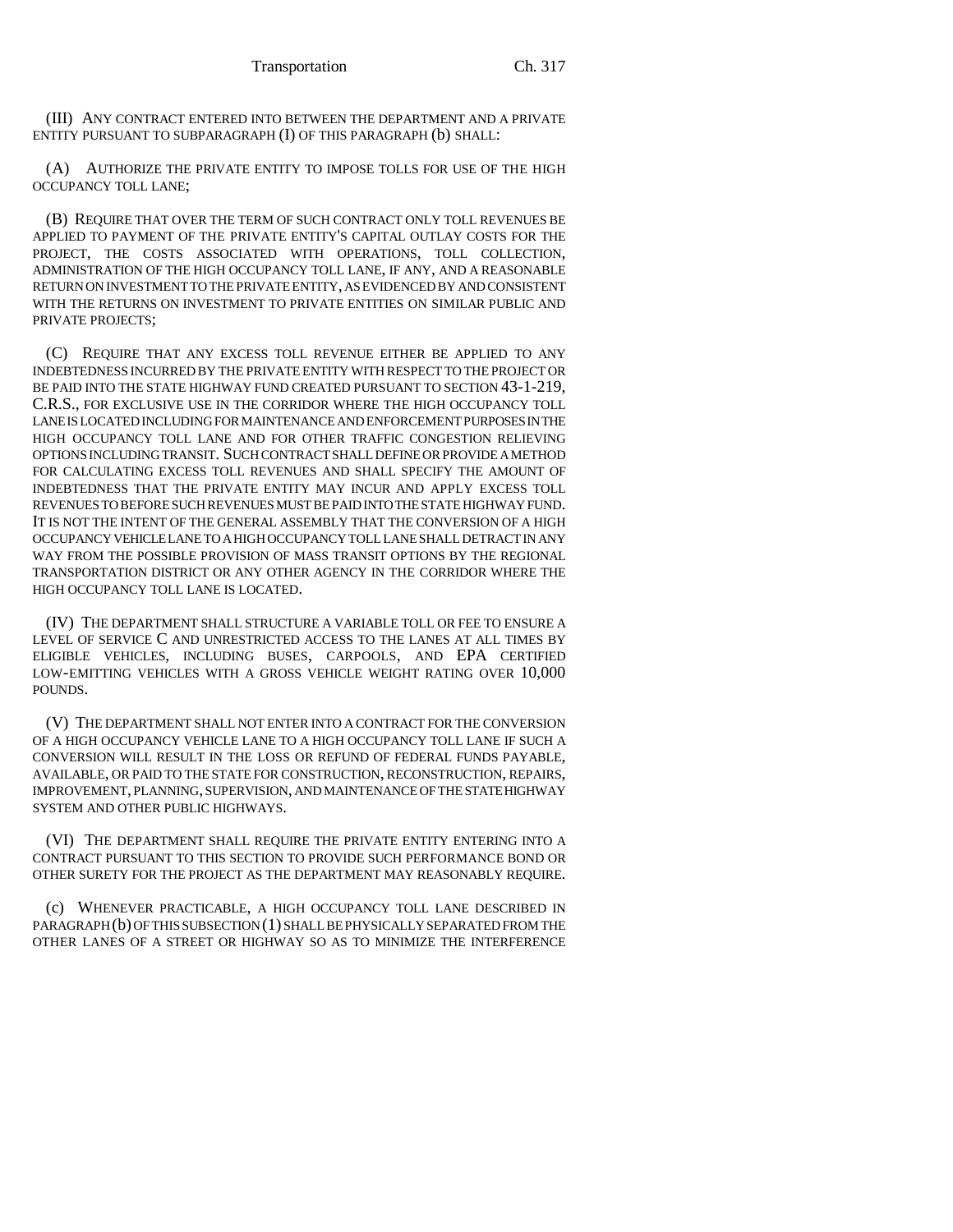## Ch. 317 Transportation

BETWEEN TRAFFIC IN THE DESIGNATED LANES AND TRAFFIC IN THE OTHER LANES.

(d) THE DEPARTMENT SHALL DEVELOP AND ADOPT FUNCTIONAL SPECIFICATIONS AND STANDARDS FOR AN AUTOMATIC VEHICLE IDENTIFICATION SYSTEM FOR USE ON HIGH OCCUPANCY VEHICLE LANES, HIGH OCCUPANCY TOLL LANES, ANY PUBLIC HIGHWAY CONSTRUCTED AND OPERATED UNDER THE PROVISIONS OF PART 5 OF ARTICLE 4 OF TITLE 43, C.R.S., AND ANY OTHER STREET OR HIGHWAY WHERE TOLLS OR CHARGES ARE IMPOSED FOR THE PRIVILEGE OF TRAVELING UPON SUCH STREET OR HIGHWAY. THE SPECIFICATIONS AND STANDARDS SHALL ENSURE THAT:

(I) AUTOMATIC VEHICLE IDENTIFICATION SYSTEMS UTILIZED BY THE STATE, MUNICIPALITY, OR OTHER ENTITY HAVING JURISDICTION OVER THE STREET OR HIGHWAY ARE COMPATIBLE WITH ONE ANOTHER;

(II) A VEHICLE OWNER SHALL NOT BE REQUIRED TO PURCHASE OR INSTALL MORE THAN ONE DEVICE TO USE ON ALL TOLL FACILITIES;

(III) TOLL FACILITY OPERATORS HAVE THE ABILITY TO SELECT FROM DIFFERENT MANUFACTURERS AND VENDORS OF AUTOMATIC VEHICLE IDENTIFICATION SYSTEMS; AND

(IV) THERE IS COMPATIBILITY BETWEEN ANY AUTOMATIC VEHICLE IDENTIFICATION SYSTEM IN OPERATION ON THE EFFECTIVE DATE OF THIS ACT AND ANY AUTOMATIC VEHICLE IDENTIFICATION SYSTEM DESIGNED AND INSTALLED ON AND AFTER SAID DATE.

(2) A motorcycle may be operated upon high occupancy vehicle lanes pursuant to section 163 of Public Law 97-424 OR UPON HIGH OCCUPANCY TOLL LANES, unless prohibited by official traffic control devices.

(2.5) (a) (II) As used in this subsection (2.5), "inherently low-emission vehicle" or "ILEV" means:

(A) A light-duty vehicle or light-duty truck, REGARDLESS OF WHETHER SUCH VEHICLE OR TRUCK IS PART OF A MOTOR VEHICLE FLEET, that has been certified by the federal environmental protection agency as conforming to the ILEV guidelines, procedures, and standards as published in the federal register at 58 FR 11888 (March 1, 1993) and 59 FR 50042 (September 30, 1994), as amended from time to time; and

(b) No person shall operate a vehicle upon a high occupancy vehicle lane pursuant to this subsection (2.5) unless the vehicle:

(I) Meets all applicable federal emission standards and labeling requirements set forth in 40 CFR secs. SEC. 88.311-93, and  $88.312-93$ , as amended from time to time; and

**SECTION 2.** 43-1-1202 (1) (a), Colorado Revised Statutes, is amended BY THE ADDITION OF A NEW SUBPARAGRAPH to read:

**43-1-1202. Department powers.** (1) Notwithstanding any other law, the department may: